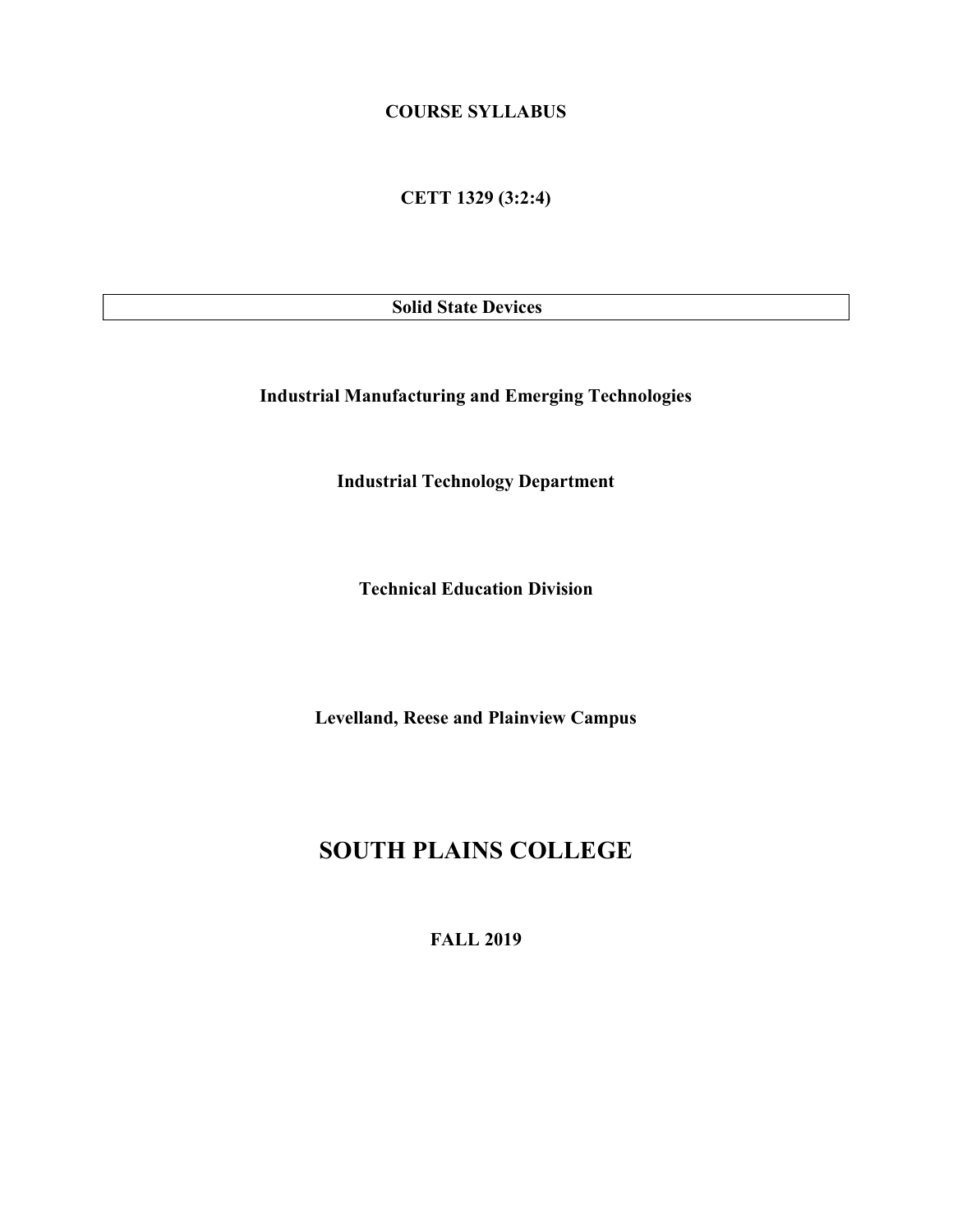COURSE SYLLABUS COURSE TITLE: CETT 1329 Solid State Devices

INSTRUCTOR: Raymund Elizondo Bill Tackett Wheeler Osborne Salvador Molinar Randy Reeves

OFFICE LOCATION: ET Building, Reese Center, and Plainview Room # IM103, IM104, RC215C, PTB112

(806)894-9611 ext: 2352 or 2297 E-Mail relizondo@southplainscollege.edu (806)894-9611 ext: 2297 E-Mail btackett@southplainscollege.edu (806)894-9611 ext: 2352 E-Mail tosborne@southplainscollege.edu (806)894-9611 ext: 2334 E-Mail smolinar@southplainscollege.edu  $(806)894-9611$  ext 2352 or 2297 E-Mail rreeves@southplainscollege.edu

OFFICE HOURS: By appointment

#### SOUTH PLAINS COLLEGE IMPROVES EACH STUDENTS LIFE \*\*\*\*\*\*\*\*\*\*\*\*\*\*\*\*\*\*\*\*\*\*\*\*\*\*\*\*\*\*\*\*\*\*\*\*\*\*\*\*\*\*\*\*\*\*\*\*\*\*\*\*\*\*\*\*\*\*\*\*\*\*\*\*\*\*\*\*\*\*\*\*\*\*\*\*\*\*

### I. GENERAL COURSE INFORMATION:

- A. Course Description: A study of diodes, transistor characteristics and other semiconductor devices, including analysis of static and dynamic characteristics, biasing techniques, and thermal considerations.
- B. Course Learning Outcomes: Analyze various solid state devices and circuits; construct circuits to test; and troubleshoot various solid state devices.
- C. Course Competencies: Students must demonstrate the ability to master the concepts and techniques covered in the classroom and lab. Each student must attain a minimum level of 70% as an average on written tests, both daily and final, and on assigned lab projects.
- D. Tutoring: Students who do not pass their first exam will be required to attend three hours of tutoring each week until they pass their exam. This is a course requirement and will be reflected in the course grade.
- E. Academic Integrity: It is the aim of the Industrial Manufacturing and Emerging Technologies faculty of South Plains College to foster a spirit of complete honesty and a high standard of integrity. The attempt of any student to present as his or her own work which he or she not honestly performed is regarded by the faculty and administration as a most serious offense and renders the offender liable to serious consequences, possibly suspension. Students should refer to the SPC General Catalog policy regarding consequences for cheating and plagiarism ( see "Academic Integrity" as well as "Student Conduct" sections in the college catalog). At times, working with other students is encouraged for some assignments and meets SCANS competencies C-9 through C-14. If you have a question as to whether you may work with other students on any assignment, ASK YOUR INSTRUCTOR.
- F. SCANS and Foundation Skills: The appropriate Competencies and Foundation Skills (SCANS) have been integrated into the IMET program. The following Competencies and Foundation Skills have been specifically integrated into the Course. C8, C12, and F10

#### II. SPECIFIC COURSE/INSTRUCTOR REQUIREMENTS:

- A. Textbook and Other Materials: Schuller Electronics Principles and Applications 8<sup>th</sup> Edition Glenco/MaGraw-Hill Publishers, ISBN 13: 9780073373799
- B. Tools: TI-30Xa Scientific Calculator, ANSI approved Safety Glasses, Pocket knife (Lock Blade) Or Multi-Tool, Digital Multi-meter, USB Jump-drive (Memory Stick), Earphones with standard audio jack for listening to computer audio files with, Ear Plugs or some type of hearing protection, and a class G Hard hat.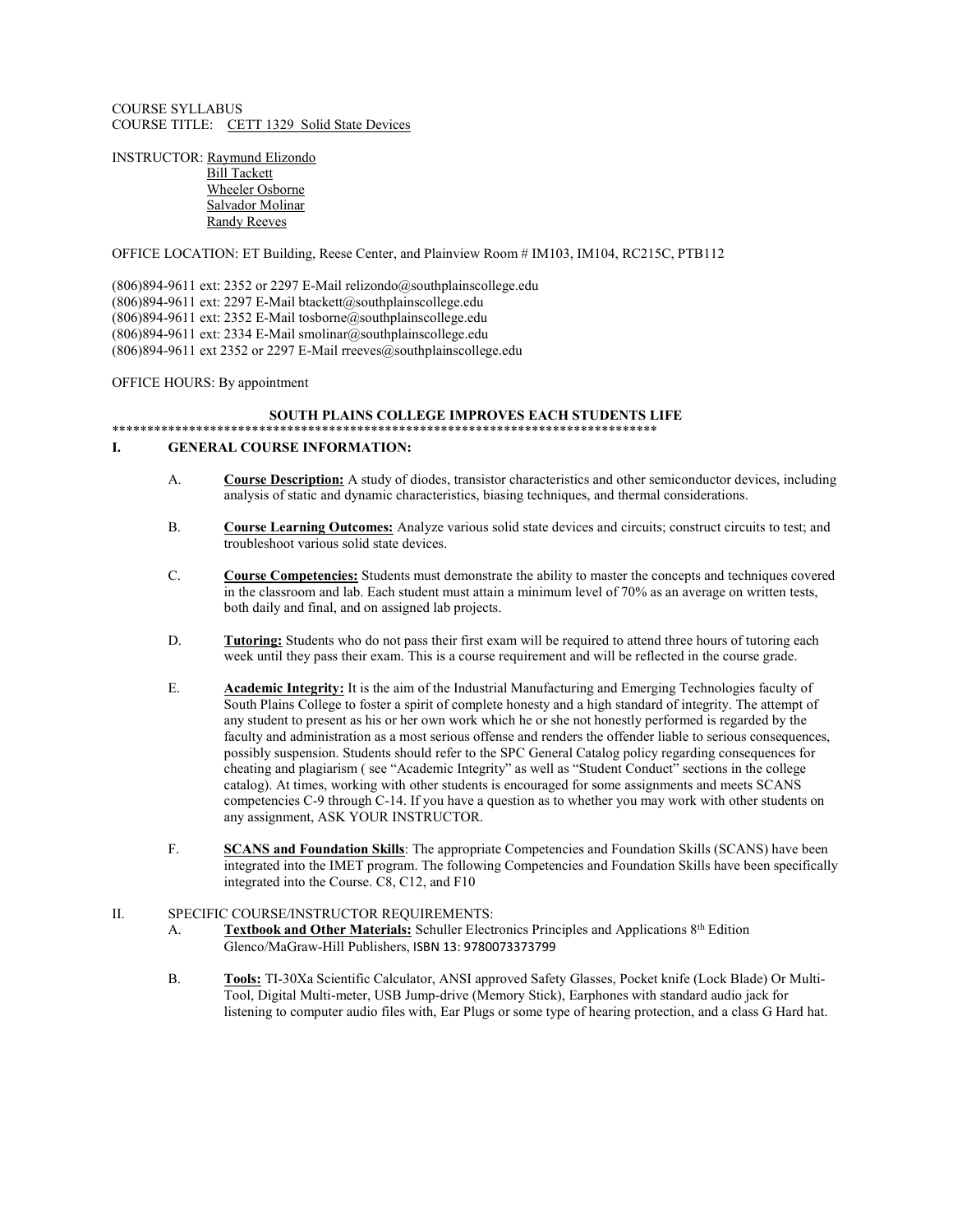### C. South Plains College Attendance Policy

Students are expected to attend all classes in order to be successful in a course. The student may be administratively withdrawn from the course when absences become excessive as defined in the course syllabus.

When an unavoidable reason for class absence arises, such as illness, an official trip authorized by the college or an official activity, the instructor may permit the student to make up work missed. It is the student's responsibility to complete work missed within a reasonable period of time as determined by the instructor. Students are officially enrolled in all courses for which they pay tuition and fees at the time of registration. Should a student, for any reason, delay in reporting to a class after official enrollment, absences will be attributed to the student from the first class meeting.

Students who enroll in a course but have "Never Attended" by the official census date, as reported by the faculty member, will be administratively dropped by the Office of Admissions and Records. A student who does not meet the attendance requirements of a class as stated in the course syllabus and does not officially withdraw from that course by the official census date of the semester, may be administratively withdrawn from that course and receive a grade of "X" or "F" as determined by the instructor. Instructors are responsible for clearly stating their administrative drop policy in the course syllabus, and it is the student's responsibility to be aware of that policy.

It is the student's responsibility to verify administrative drops for excessive absences through MySPC using his or her student online account. If it is determined that a student is awarded financial aid for a class or classes in which the student never attended or participated, the financial aid award will be adjusted in accordance with the classes in which the student did attend/participate and the student will owe any balance resulting from the adjustment.

#### Absence for Military Service

In accordance with Texas Education Code Section 51.9111, a student is excused from attending classes or engaging in other required activities, including exams, if he or she is called to active military service of a reasonably brief duration. The maximum time for which the student may be excused has been defined by the Texas Higher Education Coordinating Board as "no more than 25 percent of the total number of class meetings or the contact hour equivalent (not including the final examination period) for the specific course or courses in which the student is currently enrolled at the beginning of the period of active military service." The student will be allowed a reasonable time after the absence to complete assignments and take exams.

#### Religious Holy Days

In accordance with Texas Education Code Section 51.911, South Plains College will allow a student who is absent from class for the observance of a religious holy day to take an examination or complete an assignment scheduled for that day within seven (7) calendar days after the absence. Students are required to file a written notification of absence with each instructor within the first fifteen (15) days of the semester in which the absence will occur. Forms for this purpose are available in the Dean of Students Office along with instructions and procedures. "Religious holy days" means a holy day observed by a religion whose place of worship is exempt from property taxation under Texas Tax Code Section 11.20.

#### **Pregnancy**

In accordance with Title IX of the Education Amendments of 1972, in the event of pregnancy, termination of pregnancy or recovery from any of these conditions a student's absences shall be excused, as deemed necessary by the students physician (Title IX.) The student should contact the SPC Title IX coordinator for further assistance.

- D. The following attendance guidelines have been established for the IMET program:
	- 1. Absent from class is defined as "not present and ready to participate during scheduled lecture or lab times."
	- 2. Tardy is defined as "not present at the designated starting time of the lecture or lab." Three tardies will equal one absence and will be treated the same as any absence.
	- 3. When a student accumulates six absences minimum course objectives cannot be met and student will be withdrawn from the course.
- E. Assignment policy: All required work must be turned in on time in order that the student may benefit from the corrections and study for future examinations. Any work that is handed in post the due date or tests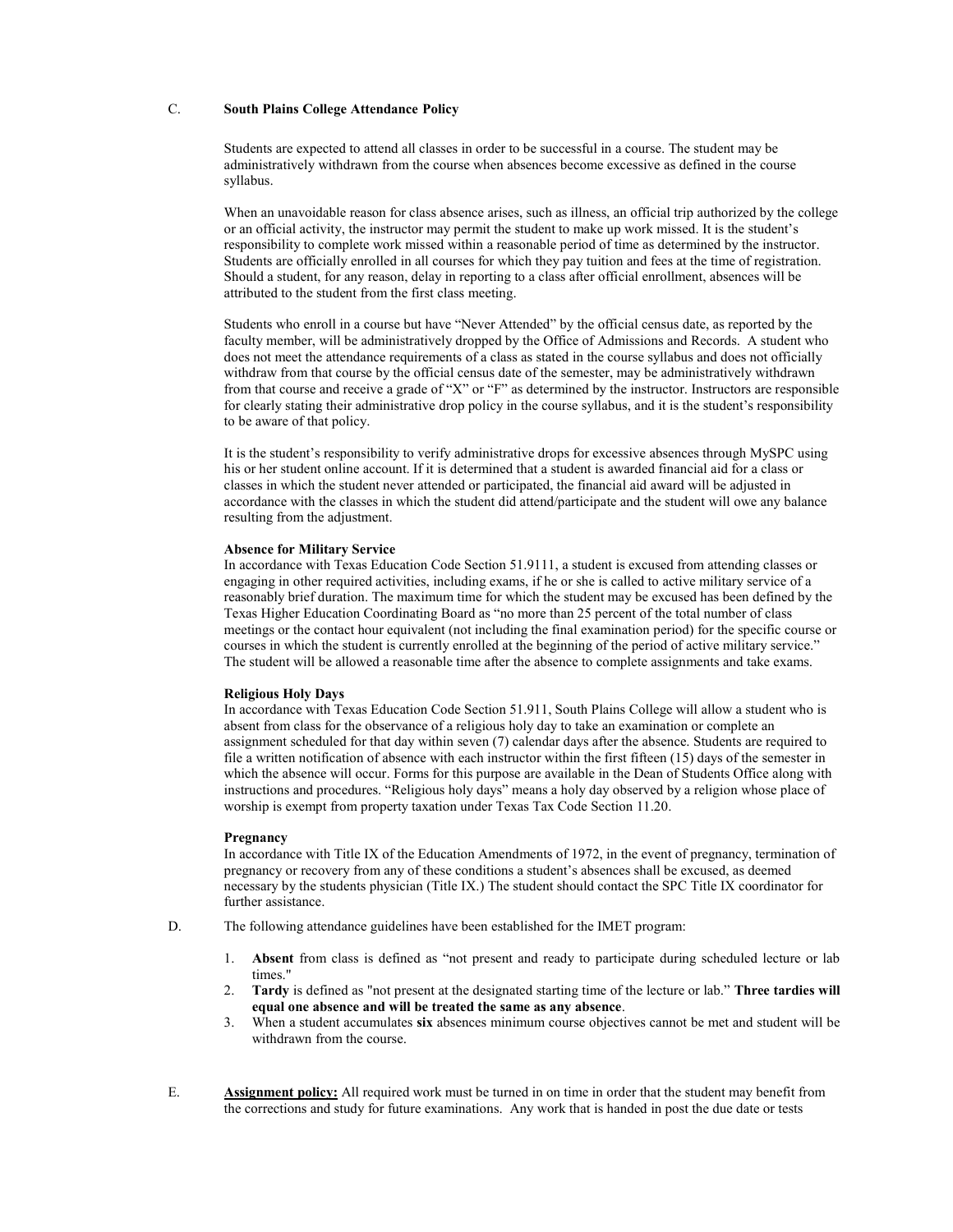missed will be accepted only at the discretion of the Instructor, Points will be taken from all late assignments or test accepted by the Instructor.

- F. Grading Policy: Daily tests average will equal 33.3% of final semester grade lab grade will equal 33.3% of final semester grade and final test grade will equal 33.3% of final semester grade. Written and oral assignments will be averaged in with daily test average and lab grade will consist of lab projects. The lab grade will also include an end of semester Instructor assessment that will be used to adjust the lab grade up or down by up to 20%. This is used to account for class participation, safety violations, end of class clean up as well as other criteria deemed important by the instructor such as overall attitude and demeanor.
- G. Special Requirements: Students in the Industrial Manufacturing and Emerging Technologies program will be required to follow safety procedures while in the classroom and lab. Chemical hazards and appropriate SDS safety practices will be stressed as part of the safety program.

### H. Cell phones

No cell phones or other electronic devices are allowed in the classroom or during lectures. Cell phones may be used during break or during labs.

### I. Class Dress Code

No open toed shoes, sandals or flip-flop styled shoes. No baggy, saggy or drooping clothes. This includes wearing pants pulled down in a "Low Slung Style". For safety considerations standard shop acceptable attire is required. If you have any doubts about what is acceptable see the instructor for clarification.

### J. Tobacco Use

No tobacco use of any kind is permitted inside the buildings. This includes smokeless tobacco. No spitting in the trashcans

No spitting in the urinals or toilets No spitting on the floor (Including inside the lab/Shop areas) No use of cups or bottles as spittoons.

### III. COURSE OUTLINE

- Electronic Basics
- Electronic Diodes
- Transistors
- Sensors
- Integrated Circuits
- Control Devices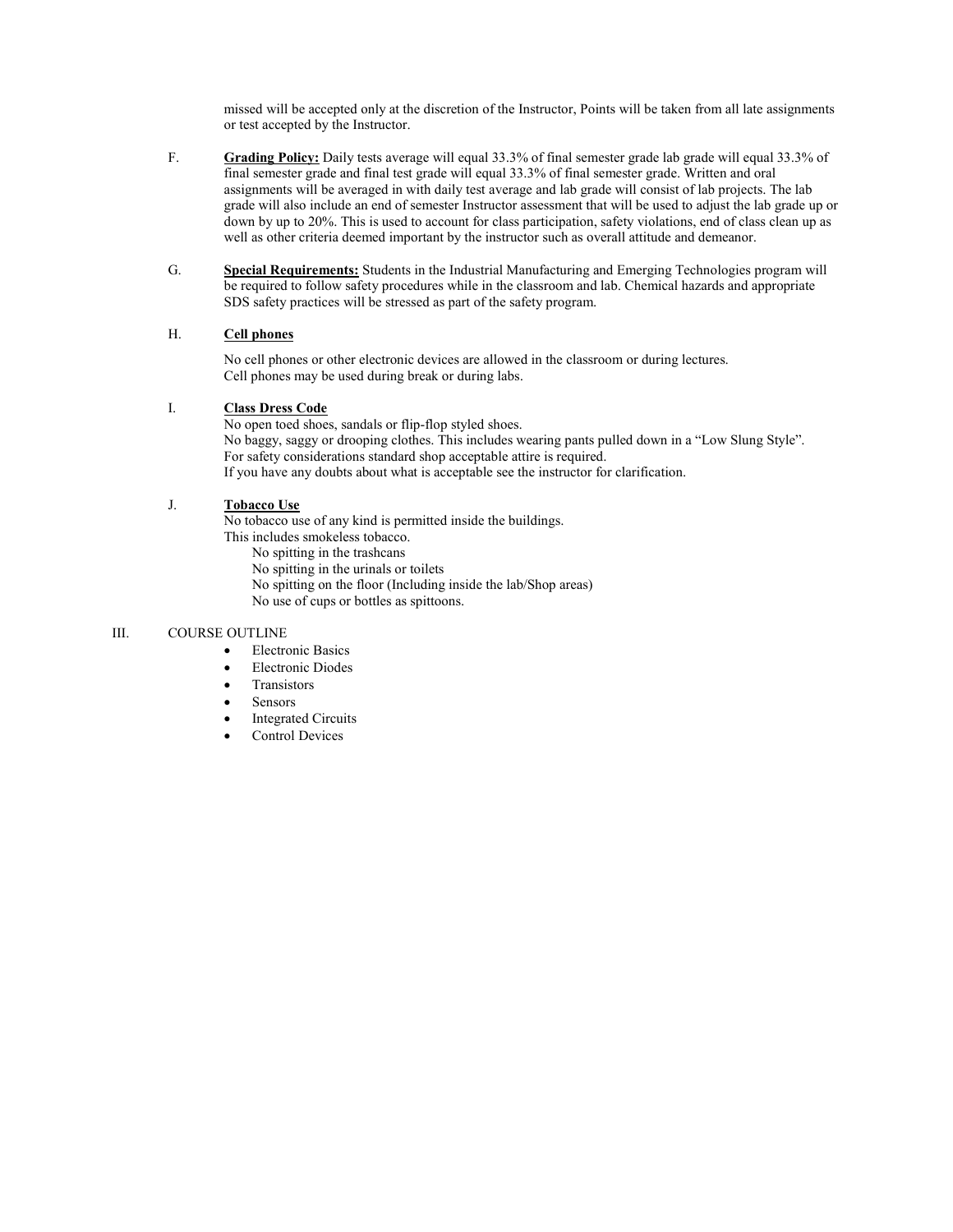## SPC Standard Disability Statement

Students with disabilities, including but not limited to physical, psychiatric, or learning disabilities, who wish to request accommodations in this class should notify the Disability Services Office early in the semester so that the appropriate arrangements may be made. In accordance with federal law, a student requesting accommodations must provide acceptable documentation of his/her disability to the Disability Services Office. For more information, call or visit the Disability Services Office at Levelland (Student Health & Wellness Office) 806-716-2577, Reese Center (Building 8) 806-716- 4675, or Plainview Center (Main Office) 806-716-4302 or 806-296-9611.

### Non-Discrimination Statement

South Plains College does not discriminate on the basis of race, color, national origin, sex, disability or age in its programs and activities. The following person has been designated to handle inquiries regarding the non-discrimination policies: Vice President for Student Affairs, South Plains College -1401 College Avenue, Box 5, Levelland, TX 79336, 806-894-9611

### Diversity Statement

In this class, the teacher will establish and support an environment that values and nurtures individual and group differences and encourages engagement and interaction. Understanding and respecting multiple experiences and perspectives will serve to challenge and stimulate all of us to learn about others, about the larger world and about ourselves. By promoting diversity and intellectual exchange, we will not only mirror society as it is, but also model society as it should and can be.

### Campus Concealed Carry

South Plains College permits the lawful carry of concealed handguns in accordance with Texas state law, and Texas Senate Bill 11. Individuals possessing a valid License to Carry permit, or the formerly issued Concealed Handgun License, may carry a concealed handgun at all campus locations except for the following.

Natatorium

For a complete list of campus carry exclusions zones by event, please visit http://www.southplainscollege.edu/campuscarry.php

Texas Senate Bill - 11 (Government Code 411.2031, et al.) authorizes the carrying of a concealed handgun in South Plains College buildings only by persons who have been issued and are in possession of a Texas License to Carry a Handgun. Qualified law enforcement officers or those who are otherwise authorized to carry a concealed handgun in the State of Texas are also permitted to do so. Pursuant to Penal Code (PC) 46.035 and South Plains College policy, license holders may not carry a concealed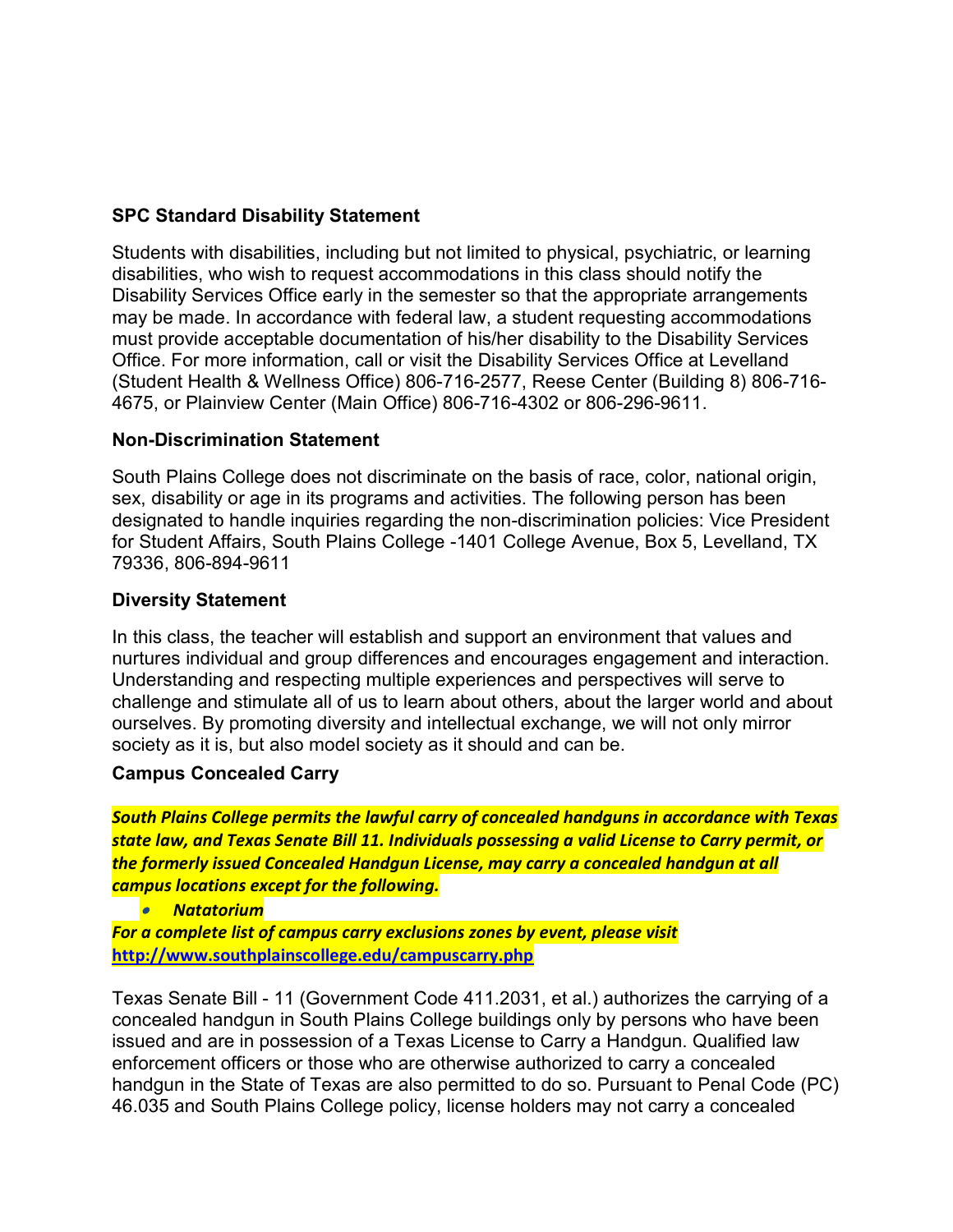handgun in restricted locations. For a list of locations, please refer to the SPC policy at: (http://www.southplainscollege.edu/human\_resources/policy\_procedure/hhc.php)

Pursuant to PC 46.035, the open carrying of handguns is prohibited on all South Plains College campuses. Report violations to the College Police Department at 806-716-2396 or 9-1-1.

### SCANS COMPETENCIES

### RESOURCES: Identifies, organizes, plans and allocates resources.

- C-1 TIME--Selects goal--relevant activities, ranks them, allocates time, and prepares and follows schedules.
- C-2 MONEY--Uses or prepares budgets, makes forecasts, keeps records, and makes adjustments to meet objectives
- C-3 MATERIALS & FACILITIES-Acquires, stores, allocates, and uses materials or space efficiently.
- C-4 HUMAN RESOURCES--Assesses skills and distributes work accordingly, evaluates performances and provides feedback.

# **INFORMATION--Acquires and Uses Information**<br>C-5 Acquires and evaluates information.

- Acquires and evaluates information.
- C-6 Organizes and maintains information.
- C-7 Interprets and communicates information.
- C-8 Uses computers to Process information.

## **INTERPERSONAL--Works With Others**<br>C-9 Participates as members of a team and of

- Participates as members of a team and contributes to group effort.
- C-10 Teaches others new skills.
- C-11 Serves clients/customers--works to satisfy customer's expectations.
- C-12 Exercises leadership--communicates ideas to justify position, persuades and convinces others, responsibly challenges existing procedures and policies.
- C-13 Negotiates-Works toward agreements involving exchanges of resources resolves divergent interests.
- C-14 Works with Diversity-Works well with men and women from diverse backgrounds.

### SYSTEMS--Understands Complex Interrelationships

- C-15 Understands Systems--Knows how social, organizational, and technological systems work and operates effectively with them
- C-16 Monitors and Correct Performance-Distinguishes trends, predicts impacts on system operations, diagnoses systems' performance and corrects malfunctions.
- C-17 Improves or Designs Systems-Suggests modifications to existing systems and develops new or alternative systems to improve performance.

## **TECHNOLOGY--Works with a variety of technologies**<br>C-18 Selects Technology--Chooses procedures, tools, or equ

- Selects Technology--Chooses procedures, tools, or equipment including computers and related technologies.
- C-19 Applies Technology to Task-Understands overall intent and proper procedures for setup and operation of equipment.
- C-20 Maintains and Troubleshoots Equipment-Prevents, identifies, or solves problems with equipment, including computers and other technologies.

### FOUNDATION SKILLS

### BASIC SKILLS--Reads, writes, performs arithmetic and mathematical operations, listens and speaks

- F-1 Reading--locates, understands, and interprets written information in prose and in documents such as manuals, graphs, and schedules.
- F-2 Writing-Communicates thoughts, ideas, information and messages in writing, and creates documents such as letters, directions, manuals, reports, graphs, and flow charts.
- F-3 Arithmetic--Performs basic computations; uses basic numerical concepts such as whole numbers, etc.<br>F-4 Mathematics--Approaches practical problems by choosing appropriately from a variety of mathematic
- Mathematics--Approaches practical problems by choosing appropriately from a variety of mathematical techniques.
- F-5 Listening--Receives, attends to, interprets, and responds to verbal messages and other cues.
- F-6 Speaking--Organizes ideas and communicates orally.

### THINKING SKILLS--Thinks creatively, makes decisions, solves problems, visualizes, and knows how to learn and reason

- F-7 Creative Thinking--Generates new ideas.
- F-8 Decision-Making--Specifies goals and constraints, generates alternatives, considers risks, and evaluates and chooses best alternative.
- F-9 Problem Solving--Recognizes problems and devises and implements plan of action.